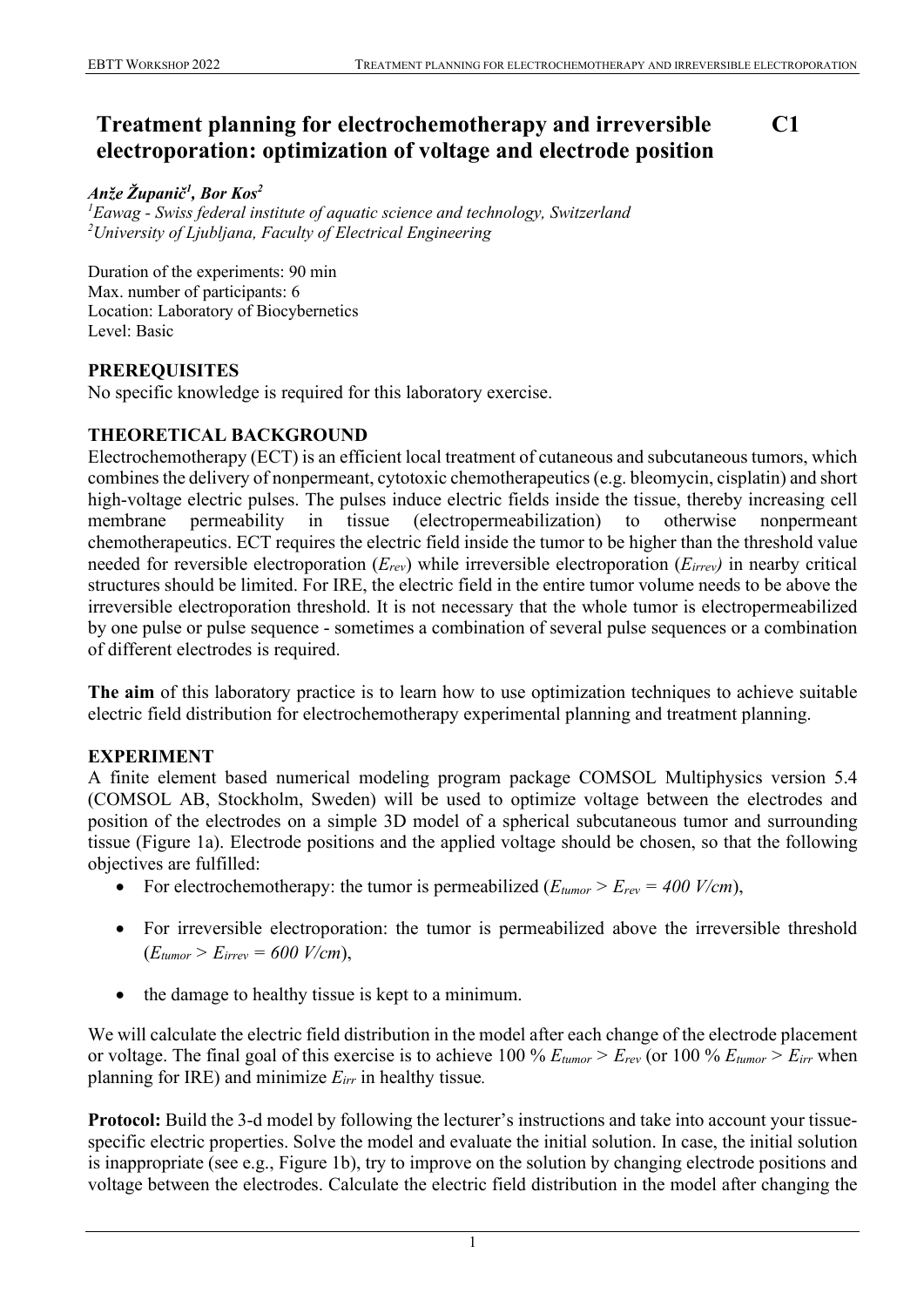electrode positions or voltage and then determine the coverage of tumor tissue with *Etumor > (Erev* or *E<sub>irrev</sub>*) and determine damage to healthy tissue due to irreversible electroporation. Repeat the process, until the quality of your solution reaches the set goals. Compare the results with others, who have used different tissue properties. Use a parametric study to find the lowest voltage which achieves the objective for the selected electrode geometry.



**Figure 1:** (A) Simple 3D model of tumor and needle electrodes in healthy tissue; (B) electric field over reversible threshold inside the healthy tissue and the tumor.

#### **FURTHER READING:**

Miklavčič D, Čorović S, Pucihar G, Pavšelj N. Importance of tumor coverage by sufficiently high local electric field for effective electrochemotherapy. *EJC Supplements*, 4: 45-51, 2006.

Čorović S, Županič A, Miklavčič D. Numerical modeling and optimization of electric field distribution in subcutaneous tumor treated with electrochemotherapy using needle electrodes. *IEEE Trans. Plasma Sci.,* 36: 1665-1672, 2008.

Županič A, Čorović S, Miklavčič D. Optimization of electrode position and electric pulse amplitude in electrochemotherapy. *Radiol. Oncol.,* 42: 93-101, 2008.

Edd JF, Davalos RV. Mathematical modeling of irreversible electroporation for treatment planning, *Technol. Cancer Res. Treat.,* 6: 275- 286, 2007.

Kos B, Zupanic A, Kotnik T, Snoj M, Sersa G, Miklavcic D. Robustness of Treatment Planning for Electrochemotherapy of Deep-Seated Tumors, Journal of Membrane Biology 236: 147-153, 2010.

Cukjati, D, Batiuskaite D, Andre F, Miklavcic D, Mir L. Real Time Electroporation Control for Accurate and Safe in Vivo Non-viral Gene Therapy. *Bioelectrochemistry* 70: 501–507, 2007.

#### **NOTES & RESULTS**